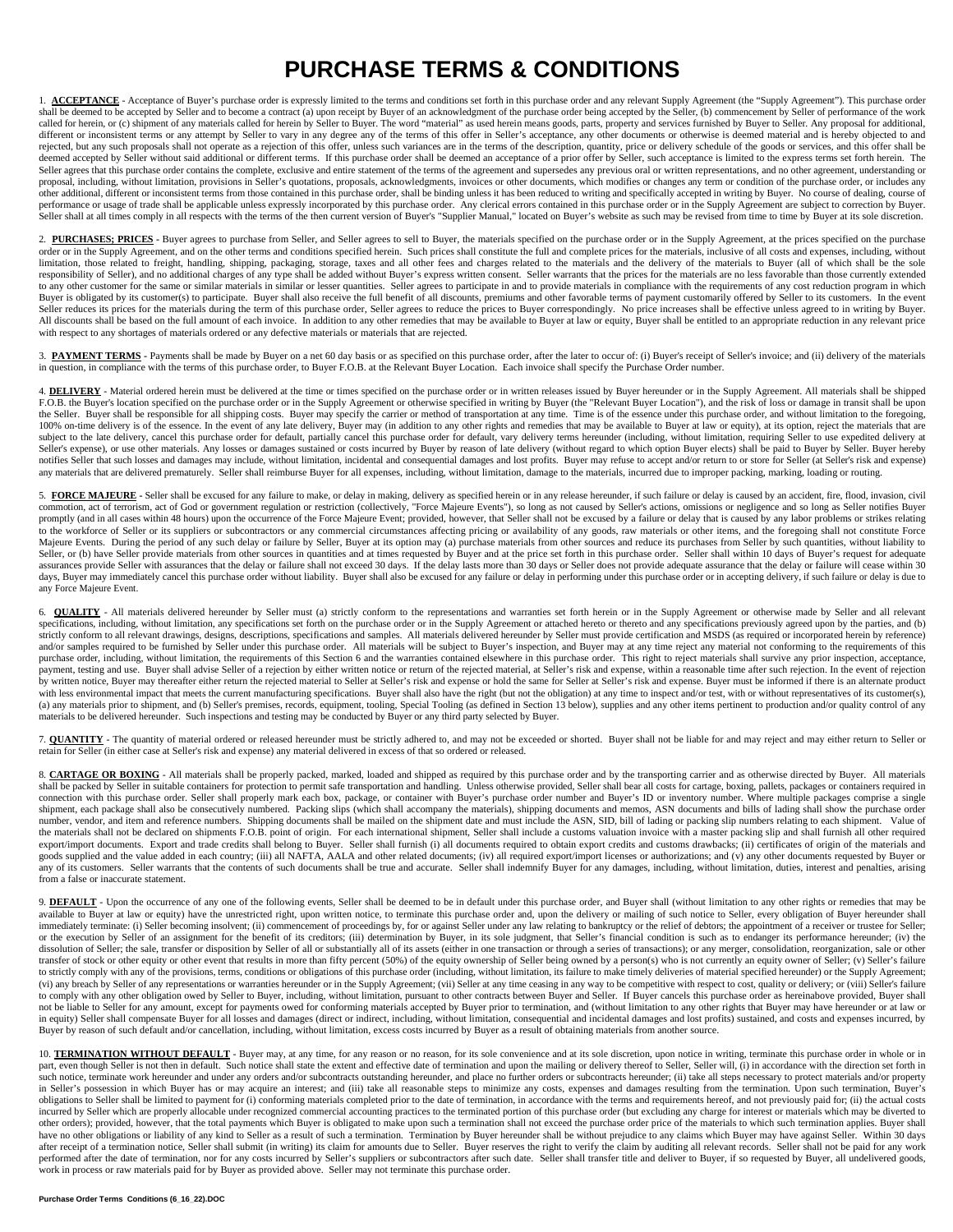## **PURCHASE TERMS & CONDITIONS**

11. WARRANTIES - In addition to Seller's customary warranties, any express warranties set forth elsewhere in this purchase order or in the Supply Agreement and any statutory warranties or any warranties implied by<br>law, Sel drawings, designs, descriptions, specifications and samples, including, without limitation, any drawings, designs, descriptions, specifications or samples set forth on the purchase order or in the Supply Agreement or attached hereto or thereto or delivered by Buyer to Seller, and (C) all requirements, specifications, and standards of Buyer's customers; (ii) all material delivered hereunder will be new and of the highest quality and free from defects (including, without limitation, defects in materials and workmanship, and design when design is Seller's responsibility); (iii) sale and use of materials delivered hereunder, either alone or in combination with other materials, will not infringe or contribute to the infringement of any patents, trademarks, copyrights or other intellectual property or proprietary right in the United States or any foreign country, and the sale and thereof will not constitute unfair competition resulting from similarity of design, trademark or appearance; (iv) all materials delivered hereunder may be properly imported into the United States and any other country; (v) upon delivery, Buyer shall receive good title to all materials delivered hereunder, free and clear of any liens, claims and other encumbrances; (vi) all materials delivered hereunder shall be merchantable, safe and fit for Buyer's and its customer's intended purposes, which purposes Seller acknowledges are known to it, and shall comply with all requirements of Buyer's customers; (vii) all materials delivered hereunder shall be adequately contained, packaged, marked and labeled; (viii) all services performed by Seller hereunder shall be performed in a competent and workmanlike manner; and (ix) all materials delivered hereunder shall be manufactured in compliance with all applicable federal, state, local and foreign laws, rules, regulations, and all labeling, transporting, licensing, approval and certification requirements in the United States or any other country where the materials will be sold or used. These warranties shall indefinitely survive any inspection, testing, delivery, acceptance, use and payment and shall inure to the benefit of Buyer, its successors, assigns, customers and the users of Buyer's goods and services. These warranties may not be limited or disclaimed. If Buyer experiences any breaches of the foregoing warranties, Buyer shall have the right, in addition to exercising all other the rights Buyer may have under any applicable law or at equity, and in addition to Buyer's rights to indemnification as provided elsewhere in this purchase order, to take the following actions, at Buyer's option: (i) retain the defective materials in whole or in part with an appropriate adjustment in the price for the materials; (ii) require Seller to promptly repair or replace the defective materials in whole or in part at Seller's sole expe including all shipping, transportation and installation costs (which if requested by Buyer shall be completed promptly by Seller); (iii) correct, repair or replace the defective materials with similar materials and recover the total cost relating thereto from Seller, including the cost of product recalls; or (iv) reject the defective materials (and store or return the defective materials at Seller's risk and expense). Seller's warranties her run to Buyer, its dealers, customers and users of the materials.

12. **INDEMNIFICATION** • Seller agrees to defend every suit, claim or proceeding which may be brought against any Indemnified Party (as defined below) or any other person for any actual or alleged infringement of any patent, trademark, copyright or other intellectual property or proprietary right by reason of the sale or use of any material furnished hereunder, either alone or in combination with other materials, or any actual or alleged unfair competition resulting from similarity of design, trademark or appearance of any materials delivered hereunder, either alone or in combination with other materials, and to pay all expenses and fees of counsel which shall be incurred in connection with such defense, together with all costs, damages, losses and lost profits resulting therefrom. Buyer has the right to be represented by and actively participate through its own counsel in any such suit, proceeding or claim. Without limitation to the foregoing and independent of any insurance, Seller further agrees to indemnify and hold Buyer and its subsidiaries, affiliates, successors and customers and its and their officers, directors, employees, agents and other representatives ("Indemnified Parties") harmless against any and all liabilities, damages (including, without limitation, consequential and incidental damages and lost profits), loses, claims, liabilities, injuries (including, without limitation, any injury to any person (including, without limitation, death) or damage to property) actions, suits, costs and ex (including, without limitation, attorneys' fees ) which are or may be incurred by any Indemnified Party by reason of or in connection with (a) any defect in materials and services (and/or design, if Seller's responsibility) delivered hereunder, or any failure of any materials to strictly comply with the requirements of this purchase order; (b) any breach or violation of any of the terms of this purchase order (including, without limitation, a breach of any of the representations, warranties, obligations or covenants of Seller contained herein) or the Supply Agreement; (c) any use or sale of any materials; or (d) any actions or omissions of Seller or its employe subcontractors, agents or other representatives, including, without limitation, any negligence by Seller or its employees, subcontractors or other agents or representatives. This indemnification obligations set forth in th Section 12 shall be in addition to any warranty obligations of Seller.

13. SPECIAL TOOLING - "Special Tooling" shall mean all special tools, tooling, tooling aids, jigs, dies, special dies, molds, fixtures, drawings, designs, patterns and similar items acquired or utilized by Seller to produc any materials for Buyer. All Special Tooling and any other property that is paid for by Buyer or its customer and/or furnished to Seller by Buyer or its customer and/or made available to Seller by Buyer or its customer ("Buyer Provided Special Tooling") is and shall remain the property of Buyer or its customer. Buyer shall also have the right (at its option) to purchase at cost at any time all Special Tooling that does not qualify as Buyer Provided Special Tooling ("Other Special Tooling"), and upon Buyer electing or agreeing to purchase any Other Special Tooling, such Other Special Tooling shall become Buyer Provided Special Tooling. Buyer may condition its purchase of Other Special Tooling upon Buyer accepting, as conforming to requirements hereunder, the first run of parts made by the use thereof and until Seller has furnished to Buyer an itemized list of such Tooling against loss or destruction, in an amount equal to the full replacement cost thereof, at all times while in Seller's possession; (ii) mark and number all Special Tooling to correspond to the number of the part made use thereof; (iii) keep all Special Tooling in good working order, and to the extent necessary repair and/or replace such Special Tooling; (iv) not modify any Special Tooling in any way without Buyer prior written consent; (v) use Special Tooling exclusively for the production of material for Buyer hereunder at no cost to Buyer; (vi) keep such Special Tooling free from security interests or other liens and encumbrances; (vii) cause all Buyer Provided Special Tooling to remain and be conspicuously identified as Buyer's property, and cause all Special Tooling to be segregated from the property of Seller and others; (viii) ensure that no Special Tooling is moved to a different location without Buyer's prior written consent; (ix) cause all Special Tooling to be subject to inspection and removal by Buyer at any time and for any reason whatsoever. Seller acknowledges that its failure to return the Special Tooling and parts to Buyer on demand shall cause Buyer to sustain irreparable harm warranting immediate and injunctive relief, and further agrees that in the event of such failure, Buyer's damages would be impossible to calculate and Seller shall pay as liquidated damages (and not as a penalty) to Buyer the amount of \$50,000 per day plus all legal fees and costs associated with Buyer's enforcement of this section and recovery of tooling and parts. All taxes levied with respect to Special Tooling while in Seller's possession shall be borne by Seller. Upon completion, cancellation or termination of this purchase order, all Bu Provided Special Tooling, together with operation sheets or process data necessary to show the use thereof, shall be held free of charge pending instructions from Buyer. In the event that Seller does not maintain and furni any portion thereof, work in progress, raw materials, drawings and other items dedicated to constructing the Buyer Provided Special Tooling and agrees to perform any act and execute any document reasonably necessary to perfect the Buyer's security interest in the Buyer Provided Special Tooling. Buyer has the right at any time, with or without reason and without payment of any kind to retake possession of or require the return of any Buyer Provided Special Tooling, without the necessity of obtaining any court order. Upon Buyer's request, Seller will promptly deliver all Buyer Provided Special Tooling to Buyer F.O.B. the location specified by Buyer. To the maximum extent permitted by law, Seller waives any lien or other rights that Seller might otherwise have (including, without limitation, any statutory lien rights) with respect to any Special Tooling or any other property of Buyer. Seller acknowledges and agrees that (i) Buyer is not the manufacturer of the Special Tooling nor the manufacturer's agent nor a dealer therein; (ii) Buyer is bailing the Buyer<br>Provid AND DOES NOT MAKE ANY WARRANTY OR REPRESENTATION WHATSOEVER, EITHER EXPRESS OR IMPLIED, AS TO THE FITNESS, CONDITION, MERCHANTABILITY, DESIGN OR OPERATION OF THE SPECIAL TOOLING OR ITS FITNESS FOR ANY PARTICULAR PURPOSE. Buyer will not be liable to Seller for any loss, damage, injury or expense of any kind or nature caused, directly or indirectly, by the Special Tooling, including, without limitation, its use or maintenance, or its repair, service or adjustment, or by any interruption of service or for any loss of business whatsoever or howsoever caused, including, without limitation any anticipatory damages, loss of profits or any other indirect, special or consequential damages. Seller authorizes Buyer to file a UCC-1 financing statement or similar document with the appropriate filing authority to give notice of Buyer's ownership interest in the Buyer Provided Special Tooling.

14. **IDENTIFICATION** - Seller will, at Buyer's request (which may be made by notation on blueprints or written instructions) place on the material covered by this purchase order (or any portion thereof), at Seller's expense and in the manner and place specified by Buyer, such trademark and/or identifying mark as Buyer may specify. No trademark or other designation, other than that of Buyer, shall be placed on any material covered by this purchase order, either as an assembly or component part of any assembly, without Buyer's consent, and similar material shall not be sold or otherwise disposed of to anyone other than Buyer.

15. **ASSIGNMENT OF ORDERS** - This purchase order is issued to Seller in reliance upon Seller's personal performance of the duties imposed and Seller agrees not to assign, subcontract or delegate this purchase order (or any portion hereof) without the consent in writing of Buyer (which may be withheld by Buyer in its sole discretion). Any consent by Buyer to a particular assignment, subcontracting relationship or delegation<br>shal delegations.

16. **BUYER'S PROPRIETARY RIGHTS** - Except as specifically provided otherwise in the Purchase Order, (a) neither Seller nor any of its employees, agents or subcontractors shall use any data, drawings, blueprints, designs, descriptions, specifications or samples, or any other documents, information, items or work product (collectively, "Work Product") furnished by Buyer or developed by either party in connection with the purchase order or the Supply Agreement, except in performing thereunder, and (b) any proprietary, intellectual property, technical or trade secret information disclosed by a party to the other under or in connection with the purchase order or the Supply Agreement, including, without limitation, patents, trademarks, copyrights, know-how and trade secrets, shall remain the exclusive property of the disclosing party, and (c) notwithstanding the foregoing, all Work Product, inventions (whether or not patentable), copyrights, know-how, data, information, intellectual property, proprietary rights and any other items (direct or indirectly), in whole or in part, resulting from, to or otherwise made, originated, discovered, developed, reduced to practice or conceived by Seller or its affiliates or subcontractors in connection with performing under the purchase order or the Supply Agreement (collectively, "Developed IP") shall be deemed to be work made for hire and shall be the sole property of and owned by Buyer. To the extent that, by operation of law, Seller owns any intellectual property rights in the Developed IP, Seller hereby assigns to Buyer all rights, title and interest in such Developed IP. Seller shall promptly from time to time upon Buyer's request execute and deliver to Buyer any and all documents requested by Buyer conveying any such Developed IP to Buyer. Seller grants to Buyer an irrevocable, perpetual, royalty-free, fully paid-up, non-exclusive, worldwide license with the right to grant sublicenses to affiliates to use any technical information, know how, copyrights, patents and other intellectual property and proprietary rights owned or controlled by Seller or its affiliates to make, have made, use and sell any materials provided by Seller under the purchase order. Upon completion, cancellation or termination of the purchase order, Seller shall return to Buyer at Buyer's request all Work Product and Developed IP and all tangible representations thereof.

17. COMPLIANCE WITH LAWS - Seller shall in performing hereunder strictly comply with all applicable United States federal, state, and local laws, as well as foreign laws. Seller shall also strictly comply with all applicable rules, regulations (including all United States Food and Drug Administration rules and regulation), and all labeling, transporting, licensing, approval and certification requirements in the United States or any issued under the Toxic Substance Control Act, 15 USC §§ 2601 et seq., Uyghur Forced Labor Prevention Act, Pub. L. No. 117-78, 135 Stat. 1525, and to the extent that any of the materials delivered hereunder are to be used by Buyer or its customers in connection with manufacturing or assembly operations, including any activities incidental thereto, Seller certifies that the materials comply with all applicable rules, regulations and standards issued under the Occupational Safety & Health Act, 29 USC §§ 651 et seq. Prior to shipment, Seller will furnish all applicable Material Safety Data Sheets as well as information on the safe use and hazards associated with use of the materials. Invoices covering all material furnished hereunder must bear the following certification:

"We hereby certify that this material was produced in compliance with all applicable requirements of Chapter 8 of the Fair Labor Standards Act, as amended, including Sections 6, 7 and 12 thereof and the regulations and orders of the United States Department of Labor issued under Section 14 thereof."